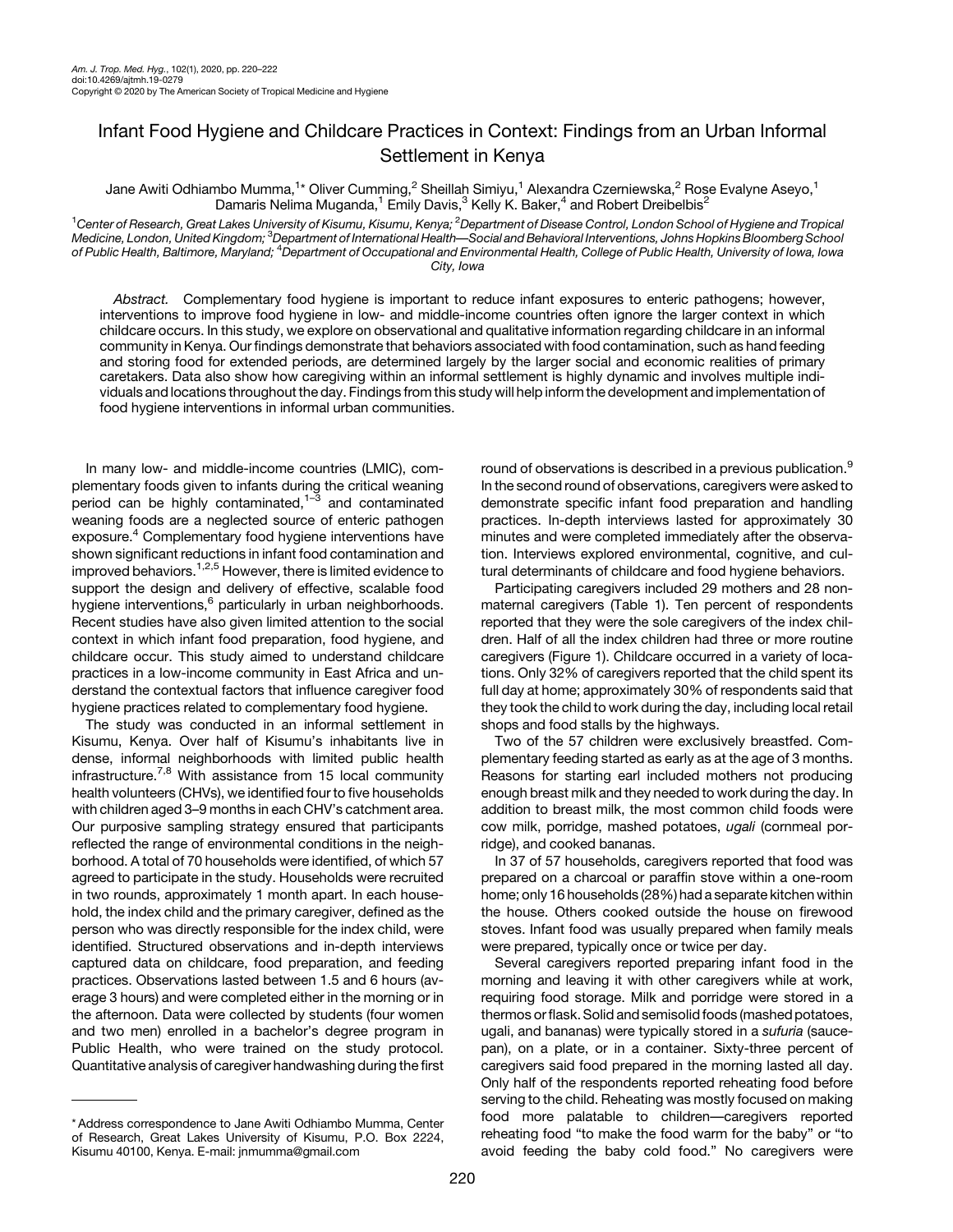TABLE 1 Primary caregivers who participated in the study

<span id="page-1-0"></span>

|                 | . |  |         |
|-----------------|---|--|---------|
| Caregiver       |   |  | % (n)   |
| Aunt            |   |  | 14(8)   |
| Grandmother     |   |  | 14(8)   |
| Domestic help   |   |  | 12(7)   |
| Mother          |   |  | 51 (29) |
| Mother's friend |   |  | 02(1)   |
| Neighbor        |   |  | 12(7)   |

observed reheating food to boil. Roughly, a quarter of all the caregivers who were feeding children solid or semisolid foods (12 of 55, 22%) reported adding other ingredients such as water or milk to food after reheating.

Caregivers described multiple styles of child feeding. A feeding bottle, a cup, and/or the hand were all used to feed children, and multiple feeding styles were used within the same meal. Hand feeding of porridge and semisolid food involved gargling; the caregiver would place porridge in their palm, open the infant's mouth, and push the food into the infant's mouth bit by bit until it is finished. Caregivers reported that gargling enables the infant to eat more porridge in a short period of time. For solid foods, caregivers placed the food on a plate and used a spoon to feed the infant or fed the infant with their fingers. All caregivers reported handwashing before food preparation and feeding and that they used only clean utensils. There were no differences in reported food hygiene or feeding behaviors between maternal and non-maternal caregivers.

Our findings have implications for the design and delivery of food hygiene interventions targeting urban populations in LMIC and demonstrate how efforts to improve food hygiene behaviors need to be understood within context. Critical behaviors are necessary to maintain adequate food hygiene in domestic settings, including washing hands with soap, cooking food thoroughly, and storing food at safe temperatures.<sup>10</sup> Complementary food hygiene practices found in our study are similar to those described in other resource- and infrastructure-constrained communities in LMIC.<sup>[1,2,5,6,11](#page-2-0)</sup> Although caregivers reported frequent handwashing and using clean utensils before preparing the child's food and child feeding, this was not supported by observational data from the



Number of routine caretakers among sampled children

FIGURE 1. Number of routine caretakers among sampled children. This figure appears in color at [www.ajtmh.org](http://www.ajtmh.org).

 $\blacksquare$  1  $\blacksquare$  2  $\blacksquare$  3 or more

same population.<sup>[9](#page-2-0)</sup> The large proportion of caregivers that rely on hand feeding infants further increases the risk of pathogen exposure, given low rates of hand hygiene; however, hand feeding was practiced to minimize both the time required to feed the child and the potential for the child to waste food.

Storing complementary foods for extended periods of time at ambient temperatures is associated with increased bacterial contamination, especially in tropical climates such as those in East Africa.<sup>[3](#page-2-0)</sup> Infant food was prepared in parallel with food preparation for the larger family and timing determined by caretaker's economic responsibilities outside of the home. Because of employment demands and reliance on charcoal and paraffin stoves, reheating food—a common behavioral target for food hygiene interventions<sup>[1](#page-2-0),[2,5](#page-2-0)</sup>—requires time and economic resources that families do not have. Many interventions focus on changing food hygiene behaviors in the immediate home environment.<sup>[5](#page-2-0)</sup> Our findings show that in an informal urban environment, childcare and child feeding can occur at multiple locations in and around the home and the neighborhood.

Multiple caregiver arrangements with frequent changes in care over time are commonly observed in low-income communities.<sup>[12,13](#page-2-0)</sup> However, many community-based food hygiene interventions explicitly target a single—usually maternal—caregiver.[5,6](#page-2-0) The association between multiple caregivers and exposure to enteric pathogens in young children living in urban poor communities requires investigation and intervention strategies that target the range of formal and informal caregiving practices.

Complementary feeding started before the current national and international guidelines for exclusive breastfeeding (EBF) <sup>[14,15](#page-2-0)</sup> but at similar ages to those reported in other Kenyan informal settlements.<sup>[16](#page-2-0)</sup> In our study, early introduction of complimentary foods was determined by perceived quantity of maternal milk production and maternal employment. Children of mothers who are undernourished often need supple-mentary foods to maintain optimal growth,<sup>[17](#page-2-0)</sup> and studies have documented lower volumes of breast milk production in communities with poor living conditions.<sup>[18](#page-2-0)</sup> Data on the impact of maternal employment and improved infant feeding, however, are mixed. A recent multicountry analysis found no association between EBF and maternal employ-ment at 6 months.<sup>[19](#page-2-0)</sup> Our findings suggest that maternal employment—which often drives the need to store food for long periods and feeding and caring for children away from the home—may be a determinant of food contamination and warrants further investigation.

Lack of random sampling is a potential limitation of our study, and sampling procedures may have resulted in a nonrepresentative sample of households. Aware of our affiliation with a research and public health institution, caregivers may have provided biased responses. However, our findings provide valuable insights into caregiving and food hygiene in lowincome urban neighborhoods. Caretaking in this informal, urban environment is highly dynamic, suggesting that interventions should target not just immediate members of the household. Furthermore, the caretakers' ability to successfully follow recommended food hygiene practices may be limited by the socioeconomic context in which childcare occurs. Interventions that are sensitive to the temporal, financial, and spatial constraints faced by inhabitants of urban informal settlements are needed. To achieve acceptable complementary